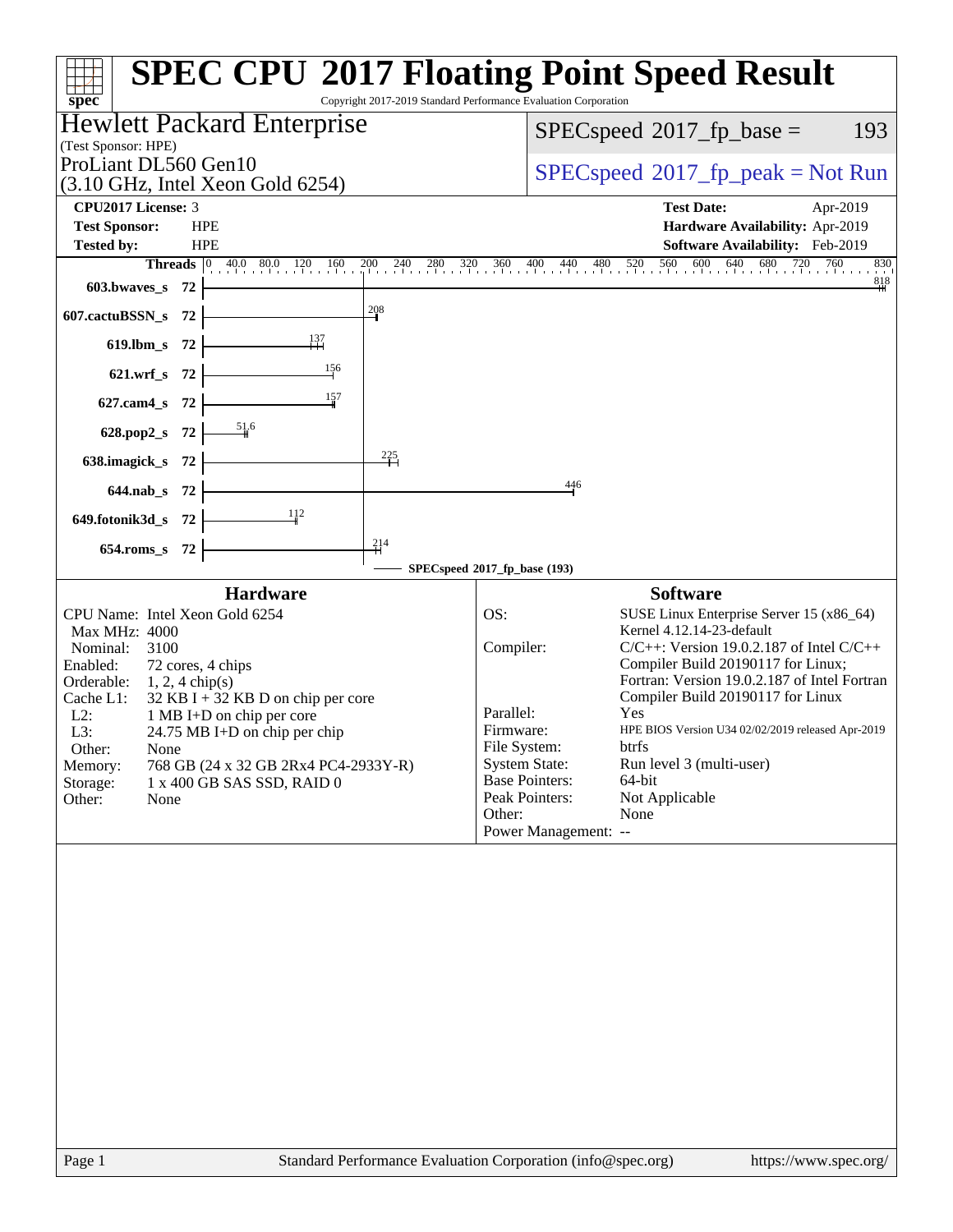Copyright 2017-2019 Standard Performance Evaluation Corporation

### Hewlett Packard Enterprise

(Test Sponsor: HPE)

**[spec](http://www.spec.org/)**

(3.10 GHz, Intel Xeon Gold 6254)

 $SPECspeed^{\circledcirc}2017_fp\_base = 193$  $SPECspeed^{\circledcirc}2017_fp\_base = 193$ 

## ProLiant DL560 Gen10<br>  $SPEC speed^{\circ}2017$  [p\_peak = Not Run

**[CPU2017 License:](http://www.spec.org/auto/cpu2017/Docs/result-fields.html#CPU2017License)** 3 **[Test Date:](http://www.spec.org/auto/cpu2017/Docs/result-fields.html#TestDate)** Apr-2019 **[Test Sponsor:](http://www.spec.org/auto/cpu2017/Docs/result-fields.html#TestSponsor)** HPE **[Hardware Availability:](http://www.spec.org/auto/cpu2017/Docs/result-fields.html#HardwareAvailability)** Apr-2019 **[Tested by:](http://www.spec.org/auto/cpu2017/Docs/result-fields.html#Testedby)** HPE **[Software Availability:](http://www.spec.org/auto/cpu2017/Docs/result-fields.html#SoftwareAvailability)** Feb-2019

#### **[Results Table](http://www.spec.org/auto/cpu2017/Docs/result-fields.html#ResultsTable)**

|                          | <b>Base</b>                                            |                |            |                | <b>Peak</b> |                |       |                |                |              |                |              |                |              |
|--------------------------|--------------------------------------------------------|----------------|------------|----------------|-------------|----------------|-------|----------------|----------------|--------------|----------------|--------------|----------------|--------------|
| <b>Benchmark</b>         | <b>Threads</b>                                         | <b>Seconds</b> | Ratio      | <b>Seconds</b> | Ratio       | <b>Seconds</b> | Ratio | <b>Threads</b> | <b>Seconds</b> | <b>Ratio</b> | <b>Seconds</b> | <b>Ratio</b> | <b>Seconds</b> | <b>Ratio</b> |
| $603.bwaves$ s           | 72                                                     | 72.1           | 818        | 72.5           | 814         | 71.9           | 821   |                |                |              |                |              |                |              |
| 607.cactuBSSN s          | 72                                                     | 80.1           | 208        | 79.4           | 210         | 80.0           | 208   |                |                |              |                |              |                |              |
| $619.$ lbm_s             | 72                                                     | 36.2           | 145        | 38.2           | 137         | 40.4           | 130   |                |                |              |                |              |                |              |
| $621$ .wrf s             | 72                                                     | 84.6           | 156        | 84.8           | 156         | 84.7           | 156   |                |                |              |                |              |                |              |
| $627$ .cam $4 \text{ s}$ | 72                                                     | 55.9           | 159        | 57.0           | 156         | 56.5           | 157   |                |                |              |                |              |                |              |
| $628.pop2_s$             | 72                                                     | 222            | 53.4       | 230            | 51.6        | 238            | 49.9  |                |                |              |                |              |                |              |
| 638.imagick_s            | 72                                                     | 64.6           | 223        | 64.2           | 225         | 61.6           | 234   |                |                |              |                |              |                |              |
| $644$ .nab s             | 72                                                     | 39.2           | 446        | 39.3           | 445         | 39.2           | 446   |                |                |              |                |              |                |              |
| 649.fotonik3d s          | 72                                                     | 81.1           | <u>112</u> | 82.4           | 111         | 81.0           | 112   |                |                |              |                |              |                |              |
| $654$ .roms s            | 72                                                     | 73.6           | 214        | 75.9           | 208         | $73.6$   214   |       |                |                |              |                |              |                |              |
|                          | $SPECspeed*2017_fp\_base =$                            |                | 193        |                |             |                |       |                |                |              |                |              |                |              |
|                          | $CDFC_{\text{cmod}} \approx 0.017$ for mode = Mot D.m. |                |            |                |             |                |       |                |                |              |                |              |                |              |

**[SPECspeed](http://www.spec.org/auto/cpu2017/Docs/result-fields.html#SPECspeed2017fppeak)[2017\\_fp\\_peak =](http://www.spec.org/auto/cpu2017/Docs/result-fields.html#SPECspeed2017fppeak) Not Run**

Results appear in the [order in which they were run.](http://www.spec.org/auto/cpu2017/Docs/result-fields.html#RunOrder) Bold underlined text [indicates a median measurement](http://www.spec.org/auto/cpu2017/Docs/result-fields.html#Median).

#### **[Operating System Notes](http://www.spec.org/auto/cpu2017/Docs/result-fields.html#OperatingSystemNotes)**

 Stack size set to unlimited using "ulimit -s unlimited" Transparent Huge Pages enabled by default Prior to runcpu invocation Filesystem page cache synced and cleared with: sync; echo 3> /proc/sys/vm/drop\_caches

### **[General Notes](http://www.spec.org/auto/cpu2017/Docs/result-fields.html#GeneralNotes)**

Environment variables set by runcpu before the start of the run: KMP\_AFFINITY = "granularity=core,compact" LD\_LIBRARY\_PATH = "/home/cpu2017\_u2/lib/ia32:/home/cpu2017\_u2/lib/intel64" OMP\_STACKSIZE = "192M"

 Binaries compiled on a system with 1x Intel Core i9-7900X CPU + 32GB RAM memory using Redhat Enterprise Linux 7.5 NA: The test sponsor attests, as of date of publication, that CVE-2017-5754 (Meltdown) is mitigated in the system as tested and documented. Yes: The test sponsor attests, as of date of publication, that CVE-2017-5753 (Spectre variant 1) is mitigated in the system as tested and documented. Yes: The test sponsor attests, as of date of publication, that CVE-2017-5715 (Spectre variant 2) is mitigated in the system as tested and documented.

Submitted\_by: "Bucek, James" <james.bucek@hpe.com> Submitted: Tue Sep 17 00:02:18 EDT 2019 Submission: cpu2017-20190902-17363.sub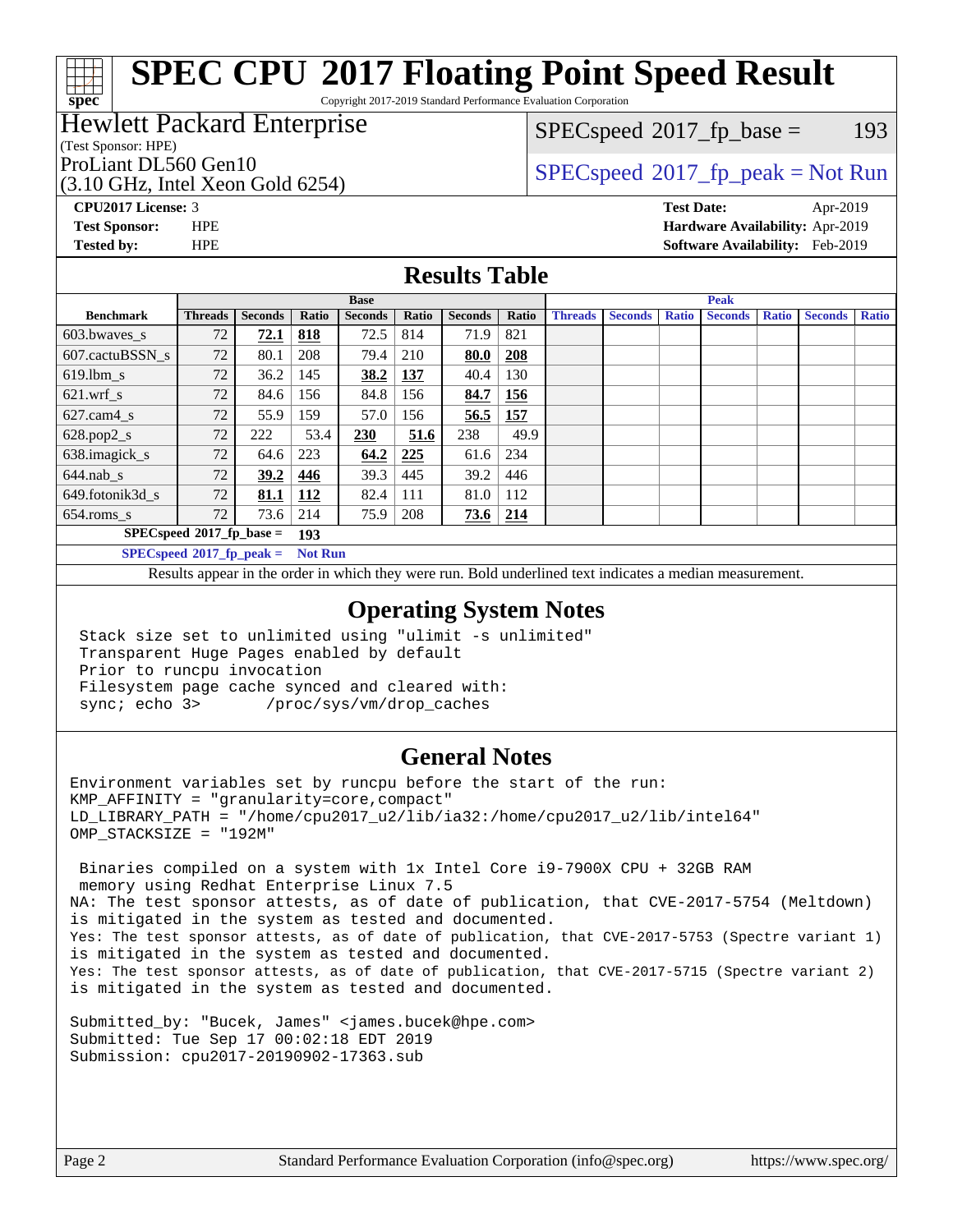Copyright 2017-2019 Standard Performance Evaluation Corporation

### Hewlett Packard Enterprise

 $SPECspeed^{\circ}2017\_fp\_base = 193$  $SPECspeed^{\circ}2017\_fp\_base = 193$ 

## (Test Sponsor: HPE)

(3.10 GHz, Intel Xeon Gold 6254)

ProLiant DL560 Gen10  $SPEC speed^{\circ}2017$ \_fp\_peak = Not Run

**[spec](http://www.spec.org/)**

**[CPU2017 License:](http://www.spec.org/auto/cpu2017/Docs/result-fields.html#CPU2017License)** 3 **[Test Date:](http://www.spec.org/auto/cpu2017/Docs/result-fields.html#TestDate)** Apr-2019 **[Test Sponsor:](http://www.spec.org/auto/cpu2017/Docs/result-fields.html#TestSponsor)** HPE **[Hardware Availability:](http://www.spec.org/auto/cpu2017/Docs/result-fields.html#HardwareAvailability)** Apr-2019 **[Tested by:](http://www.spec.org/auto/cpu2017/Docs/result-fields.html#Testedby)** HPE **[Software Availability:](http://www.spec.org/auto/cpu2017/Docs/result-fields.html#SoftwareAvailability)** Feb-2019

#### **[Platform Notes](http://www.spec.org/auto/cpu2017/Docs/result-fields.html#PlatformNotes)**

Page 3 Standard Performance Evaluation Corporation [\(info@spec.org\)](mailto:info@spec.org) <https://www.spec.org/> BIOS Configuration: Hyper-Threading set to Disabled Thermal Configuration set to Maximum Cooling Memory Patrol Scrubbing set to Disabled LLC Prefetch set to Enabled LLC Dead Line Allocation set to Disabled Enhanced Processor Performance set to Enabled Workload Profile set to General Peak Frequency Compute Energy/Performance Bias set to Balanced Power Workload Profile set to Custom Numa Group Size Optimization set to Flat Advanced Memory Protection set to Advanced ECC Sysinfo program /home/cpu2017\_u2/bin/sysinfo Rev: r5974 of 2018-05-19 9bcde8f2999c33d61f64985e45859ea9 running on linux-vqdi Wed Apr 10 08:32:51 2019 SUT (System Under Test) info as seen by some common utilities. For more information on this section, see <https://www.spec.org/cpu2017/Docs/config.html#sysinfo> From /proc/cpuinfo model name : Intel(R) Xeon(R) Gold 6254 CPU @ 3.10GHz 4 "physical id"s (chips) 72 "processors" cores, siblings (Caution: counting these is hw and system dependent. The following excerpts from /proc/cpuinfo might not be reliable. Use with caution.) cpu cores : 18 siblings : 18 physical 0: cores 0 1 2 3 4 8 9 10 11 16 17 18 19 20 24 25 26 27 physical 1: cores 0 1 2 3 4 8 9 10 11 16 17 18 19 20 24 25 26 27 physical 2: cores 0 1 2 3 4 8 9 10 11 16 17 18 19 20 24 25 26 27 physical 3: cores 0 1 2 3 4 8 9 10 11 16 17 18 19 20 24 25 26 27 From lscpu: Architecture: x86\_64 CPU op-mode(s): 32-bit, 64-bit Byte Order: Little Endian  $CPU(s):$  72 On-line CPU(s) list: 0-71 Thread(s) per core: 1 Core(s) per socket: 18 Socket(s): 4 NUMA node(s): 4 Vendor ID: GenuineIntel CPU family: 6 Model: 85 Model name: Intel(R) Xeon(R) Gold 6254 CPU @ 3.10GHz **(Continued on next page)**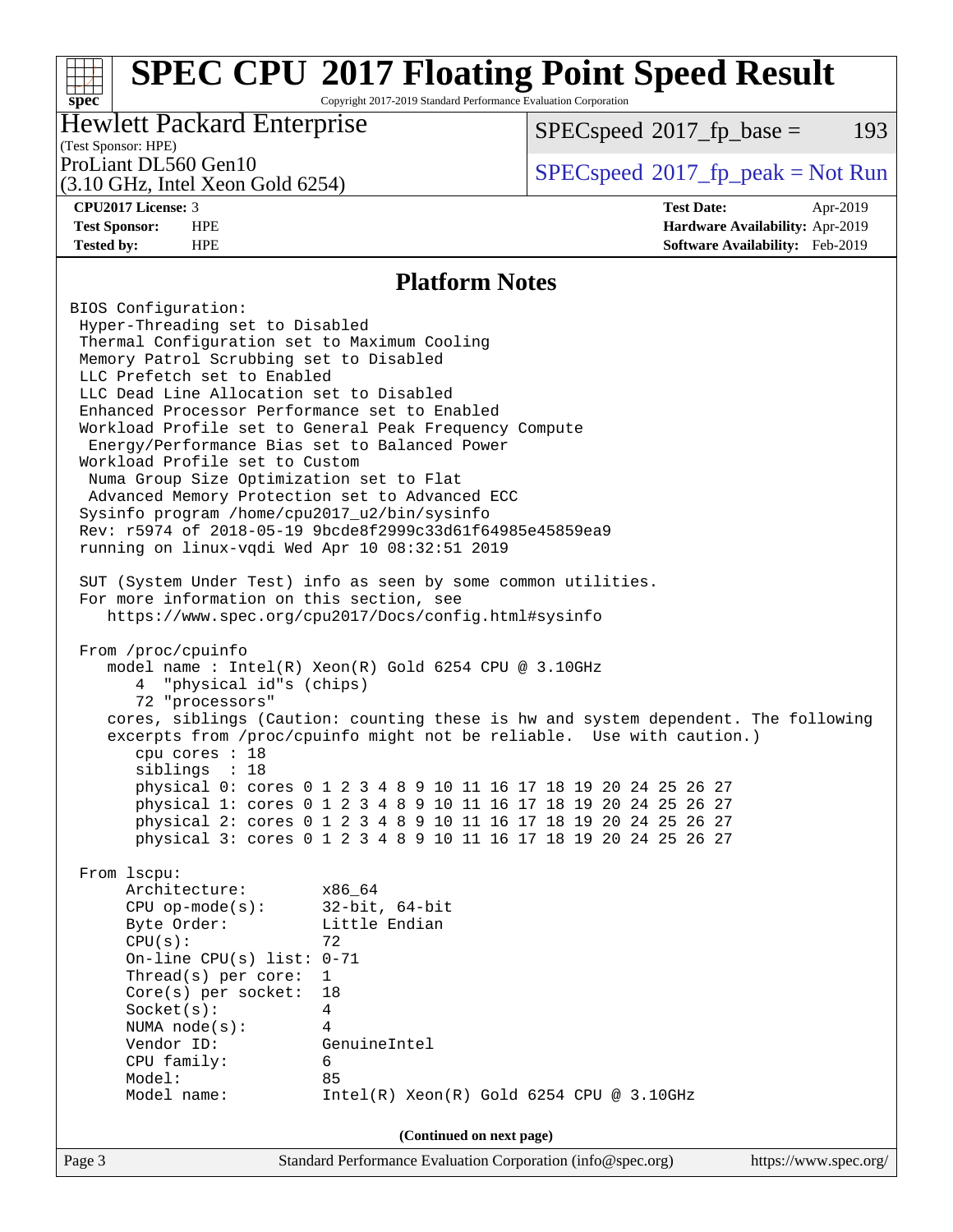Copyright 2017-2019 Standard Performance Evaluation Corporation

### Hewlett Packard Enterprise

 $SPECspeed^{\circ}2017\_fp\_base = 193$  $SPECspeed^{\circ}2017\_fp\_base = 193$ 

(Test Sponsor: HPE) (3.10 GHz, Intel Xeon Gold 6254)

ProLiant DL560 Gen10  $SPEC speed^{\circ}2017$ \_fp\_peak = Not Run

#### **[CPU2017 License:](http://www.spec.org/auto/cpu2017/Docs/result-fields.html#CPU2017License)** 3 **[Test Date:](http://www.spec.org/auto/cpu2017/Docs/result-fields.html#TestDate)** Apr-2019

**[spec](http://www.spec.org/)**

**[Test Sponsor:](http://www.spec.org/auto/cpu2017/Docs/result-fields.html#TestSponsor)** HPE **[Hardware Availability:](http://www.spec.org/auto/cpu2017/Docs/result-fields.html#HardwareAvailability)** Apr-2019 **[Tested by:](http://www.spec.org/auto/cpu2017/Docs/result-fields.html#Testedby)** HPE **[Software Availability:](http://www.spec.org/auto/cpu2017/Docs/result-fields.html#SoftwareAvailability)** Feb-2019

#### **[Platform Notes \(Continued\)](http://www.spec.org/auto/cpu2017/Docs/result-fields.html#PlatformNotes)**

| Stepping:       |                         |                            |  |
|-----------------|-------------------------|----------------------------|--|
| CPU MHz:        |                         | 3100.000                   |  |
| BogoMIPS:       |                         | 6200.00                    |  |
| Virtualization: |                         | $VT - x$                   |  |
| $L1d$ cache:    |                         | 32K                        |  |
| Lli cache:      |                         | 32K                        |  |
| $L2$ cache:     |                         | 1024K                      |  |
| $L3$ cache:     |                         | 25344K                     |  |
|                 | NUMA node0 CPU(s):      | $0 - 17$                   |  |
|                 | NUMA $node1$ $CPU(s)$ : | $18 - 35$                  |  |
|                 | NUMA $node2$ $CPU(s):$  | $36 - 53$                  |  |
|                 | NUMA $node3$ $CPU(s)$ : | $54 - 71$                  |  |
| $E1 \sim 0.01$  |                         | $f_{\text{min}}$ $\tau$ mo |  |

Flags: fpu vme de pse tsc msr pae mce cx8 apic sep mtrr pge mca cmov pat pse36 clflush dts acpi mmx fxsr sse sse2 ss ht tm pbe syscall nx pdpe1gb rdtscp lm constant\_tsc art arch\_perfmon pebs bts rep\_good nopl xtopology nonstop\_tsc cpuid aperfmperf tsc\_known\_freq pni pclmulqdq dtes64 monitor ds\_cpl vmx smx est tm2 ssse3 sdbg fma cx16 xtpr pdcm pcid dca sse4\_1 sse4\_2 x2apic movbe popcnt tsc\_deadline\_timer aes xsave avx f16c rdrand lahf\_lm abm 3dnowprefetch cpuid\_fault epb cat\_l3 cdp\_l3 invpcid\_single intel\_ppin mba tpr\_shadow vnmi flexpriority ept vpid fsgsbase tsc\_adjust bmi1 hle avx2 smep bmi2 erms invpcid rtm cqm mpx rdt\_a avx512f avx512dq rdseed adx smap clflushopt clwb intel\_pt avx512cd avx512bw avx512vl xsaveopt xsavec xgetbv1 xsaves cqm\_llc cqm\_occup\_llc cqm\_mbm\_total cqm\_mbm\_local ibpb ibrs stibp dtherm ida arat pln pts pku ospke avx512\_vnni arch\_capabilities ssbd

```
 /proc/cpuinfo cache data
   cache size : 25344 KB
```
Page 4 Standard Performance Evaluation Corporation [\(info@spec.org\)](mailto:info@spec.org) <https://www.spec.org/> From numactl --hardware WARNING: a numactl 'node' might or might not correspond to a physical chip. available: 4 nodes (0-3) node 0 cpus: 0 1 2 3 4 5 6 7 8 9 10 11 12 13 14 15 16 17 node 0 size: 193117 MB node 0 free: 192705 MB node 1 cpus: 18 19 20 21 22 23 24 25 26 27 28 29 30 31 32 33 34 35 node 1 size: 193503 MB node 1 free: 193162 MB node 2 cpus: 36 37 38 39 40 41 42 43 44 45 46 47 48 49 50 51 52 53 node 2 size: 193532 MB node 2 free: 193365 MB node 3 cpus: 54 55 56 57 58 59 60 61 62 63 64 65 66 67 68 69 70 71 node 3 size: 193530 MB node 3 free: 193375 MB node distances: node 0 1 2 3 0: 10 21 21 21 1: 21 10 21 21 2: 21 21 10 21 **(Continued on next page)**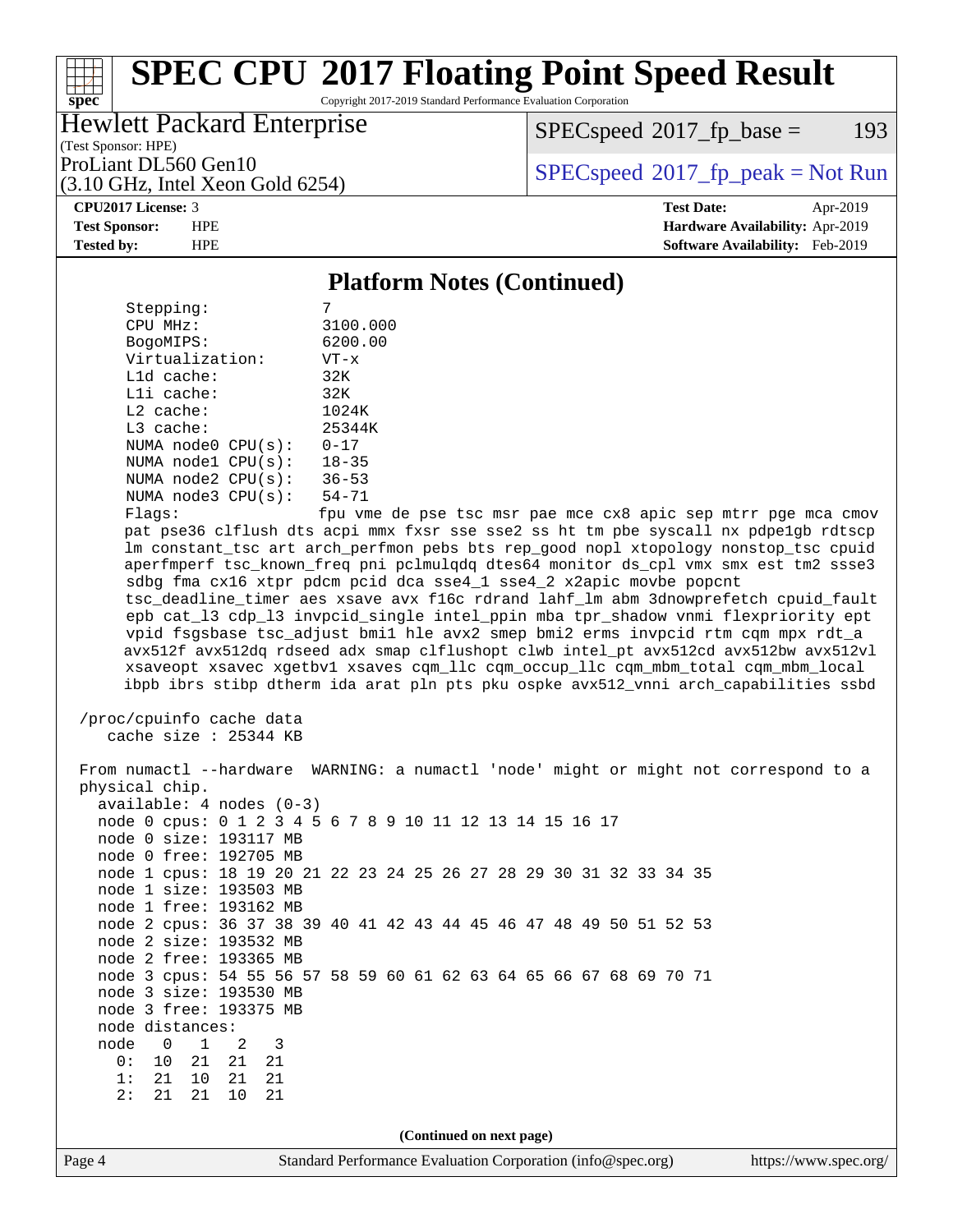#### **[spec](http://www.spec.org/) [SPEC CPU](http://www.spec.org/auto/cpu2017/Docs/result-fields.html#SPECCPU2017FloatingPointSpeedResult)[2017 Floating Point Speed Result](http://www.spec.org/auto/cpu2017/Docs/result-fields.html#SPECCPU2017FloatingPointSpeedResult)** Copyright 2017-2019 Standard Performance Evaluation Corporation (Test Sponsor: HPE) Hewlett Packard Enterprise (3.10 GHz, Intel Xeon Gold 6254) ProLiant DL560 Gen10  $SPEC speed^{\circ}2017$ \_fp\_peak = Not Run  $SPECspeed^{\circ}2017\_fp\_base = 193$  $SPECspeed^{\circ}2017\_fp\_base = 193$ **[CPU2017 License:](http://www.spec.org/auto/cpu2017/Docs/result-fields.html#CPU2017License)** 3 **[Test Date:](http://www.spec.org/auto/cpu2017/Docs/result-fields.html#TestDate)** Apr-2019 **[Test Sponsor:](http://www.spec.org/auto/cpu2017/Docs/result-fields.html#TestSponsor)** HPE **[Hardware Availability:](http://www.spec.org/auto/cpu2017/Docs/result-fields.html#HardwareAvailability)** Apr-2019 **[Tested by:](http://www.spec.org/auto/cpu2017/Docs/result-fields.html#Testedby)** HPE **[Software Availability:](http://www.spec.org/auto/cpu2017/Docs/result-fields.html#SoftwareAvailability)** Feb-2019 **[Platform Notes \(Continued\)](http://www.spec.org/auto/cpu2017/Docs/result-fields.html#PlatformNotes)** 3: 21 21 21 10 From /proc/meminfo MemTotal: 792253020 kB HugePages\_Total: 0 Hugepagesize: 2048 kB From /etc/\*release\* /etc/\*version\* os-release: NAME="SLES" VERSION="15" VERSION\_ID="15" PRETTY NAME="SUSE Linux Enterprise Server 15" ID="sles" ID\_LIKE="suse" ANSI\_COLOR="0;32" CPE\_NAME="cpe:/o:suse:sles:15" uname -a: Linux linux-vqdi 4.12.14-23-default #1 SMP Tue May 29 21:04:44 UTC 2018 (cd0437b) x86\_64 x86\_64 x86\_64 GNU/Linux Kernel self-reported vulnerability status: CVE-2017-5754 (Meltdown): Not affected CVE-2017-5753 (Spectre variant 1): Mitigation: \_\_user pointer sanitization CVE-2017-5715 (Spectre variant 2): Mitigation: Indirect Branch Restricted Speculation, IBPB, IBRS\_FW run-level 3 Apr 10 08:31 SPEC is set to: /home/cpu2017\_u2 Filesystem Type Size Used Avail Use% Mounted on /dev/sda2 btrfs 371G 311G 59G 85% /home Additional information from dmidecode follows. WARNING: Use caution when you interpret this section. The 'dmidecode' program reads system data which is "intended to allow hardware to be accurately determined", but the intent may not be met, as there are frequent changes to hardware, firmware, and the "DMTF SMBIOS" standard. BIOS HPE U34 02/02/2019 Memory: 24x UNKNOWN NOT AVAILABLE 24x UNKNOWN NOT AVAILABLE 32 GB 2 rank 2933 (End of data from sysinfo program)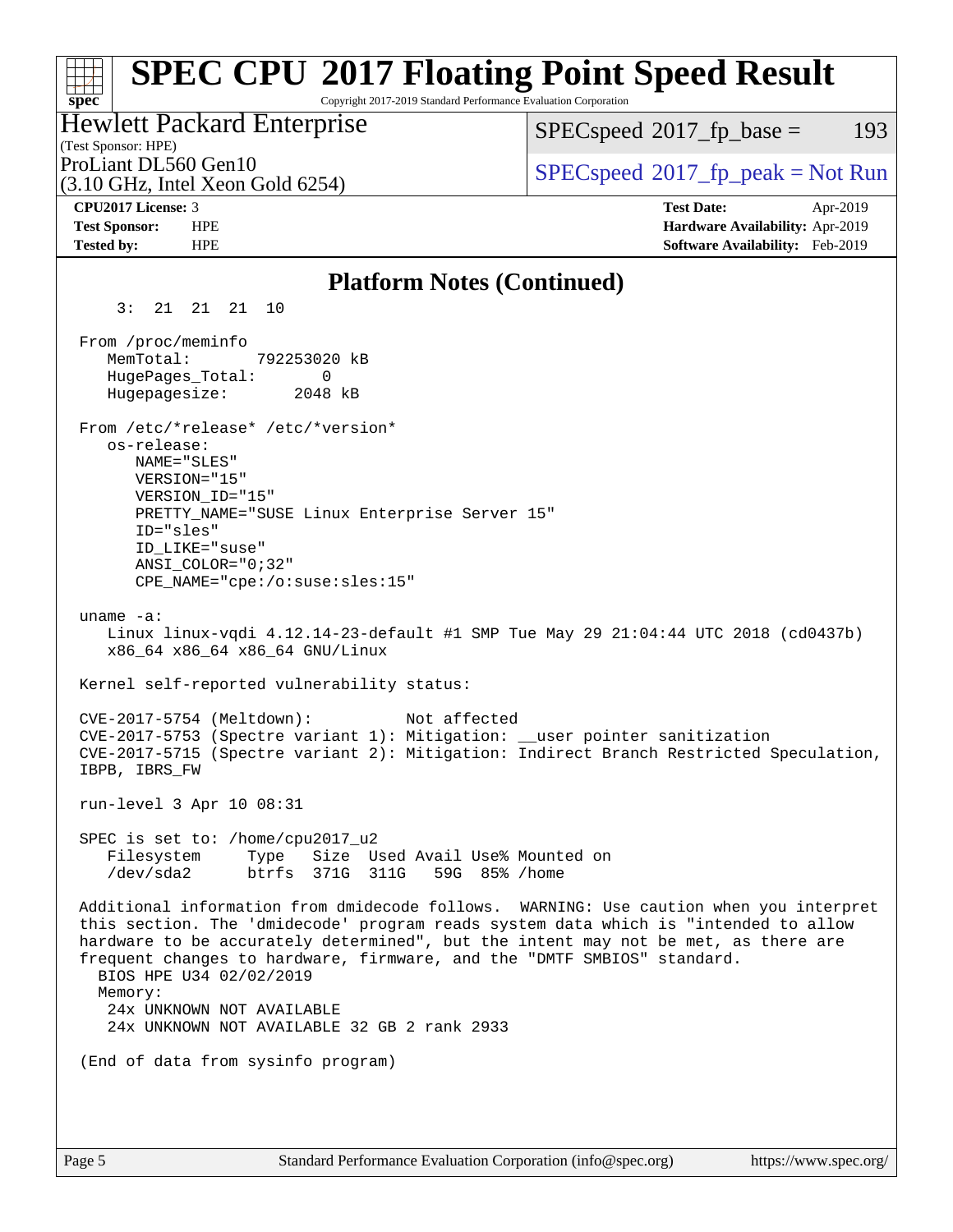Copyright 2017-2019 Standard Performance Evaluation Corporation

### Hewlett Packard Enterprise

 $SPECspeed^{\circ}2017_fp\_base = 193$  $SPECspeed^{\circ}2017_fp\_base = 193$ 

(Test Sponsor: HPE)

(3.10 GHz, Intel Xeon Gold 6254)

ProLiant DL560 Gen10<br>  $\begin{array}{c}\n\text{SPEC speed} \text{?}2017\_fp\_peak = Not Run \\
\text{SPEC speed} \text{?}2017\_fp\_peak = Not Run\n\end{array}$ 

**[spec](http://www.spec.org/)**

**[Tested by:](http://www.spec.org/auto/cpu2017/Docs/result-fields.html#Testedby)** HPE **[Software Availability:](http://www.spec.org/auto/cpu2017/Docs/result-fields.html#SoftwareAvailability)** Feb-2019

**[CPU2017 License:](http://www.spec.org/auto/cpu2017/Docs/result-fields.html#CPU2017License)** 3 **[Test Date:](http://www.spec.org/auto/cpu2017/Docs/result-fields.html#TestDate)** Apr-2019 **[Test Sponsor:](http://www.spec.org/auto/cpu2017/Docs/result-fields.html#TestSponsor)** HPE **[Hardware Availability:](http://www.spec.org/auto/cpu2017/Docs/result-fields.html#HardwareAvailability)** Apr-2019

### **[Compiler Version Notes](http://www.spec.org/auto/cpu2017/Docs/result-fields.html#CompilerVersionNotes)**

| 619.1bm_s(base) 638.imagick_s(base) 644.nab_s(base)<br>C                                                                                                                                 |
|------------------------------------------------------------------------------------------------------------------------------------------------------------------------------------------|
| Intel(R) C Intel(R) 64 Compiler for applications running on Intel(R) 64,<br>Version 19.0.2.187 Build 20190117                                                                            |
| Copyright (C) 1985-2019 Intel Corporation. All rights reserved.                                                                                                                          |
|                                                                                                                                                                                          |
| $C_{++}$ , C, Fortran   607.cactuBSSN_s(base)                                                                                                                                            |
| Intel(R) $C++$ Intel(R) 64 Compiler for applications running on Intel(R) 64,<br>Version 19.0.2.187 Build 20190117                                                                        |
| Copyright (C) 1985-2019 Intel Corporation. All rights reserved.<br>Intel(R) C Intel(R) 64 Compiler for applications running on Intel(R) 64,<br>Version 19.0.2.187 Build 20190117         |
| Copyright (C) 1985-2019 Intel Corporation. All rights reserved.<br>Intel(R) Fortran Intel(R) 64 Compiler for applications running on $Intel(R)$<br>64, Version 19.0.2.187 Build 20190117 |
| Copyright (C) 1985-2019 Intel Corporation. All rights reserved.                                                                                                                          |
|                                                                                                                                                                                          |
| $\vert$ 603.bwaves_s(base) 649.fotonik3d_s(base) 654.roms_s(base)<br>Fortran                                                                                                             |
| Intel(R) Fortran Intel(R) 64 Compiler for applications running on Intel(R)<br>64, Version 19.0.2.187 Build 20190117                                                                      |
| Copyright (C) 1985-2019 Intel Corporation. All rights reserved.                                                                                                                          |
|                                                                                                                                                                                          |
| $\vert$ 621.wrf_s(base) 627.cam4_s(base) 628.pop2_s(base)<br>Fortran, C                                                                                                                  |
| $Intel(R)$ Fortran Intel(R) 64 Compiler for applications running on Intel(R)<br>64, Version 19.0.2.187 Build 20190117                                                                    |
| Copyright (C) 1985-2019 Intel Corporation. All rights reserved.<br>Intel(R) C Intel(R) 64 Compiler for applications running on Intel(R) 64,<br>Version 19.0.2.187 Build 20190117         |
| Copyright (C) 1985-2019 Intel Corporation. All rights reserved.                                                                                                                          |
|                                                                                                                                                                                          |

## **[Base Compiler Invocation](http://www.spec.org/auto/cpu2017/Docs/result-fields.html#BaseCompilerInvocation)**

[C benchmarks](http://www.spec.org/auto/cpu2017/Docs/result-fields.html#Cbenchmarks):

[icc -m64 -std=c11](http://www.spec.org/cpu2017/results/res2019q3/cpu2017-20190902-17363.flags.html#user_CCbase_intel_icc_64bit_c11_33ee0cdaae7deeeab2a9725423ba97205ce30f63b9926c2519791662299b76a0318f32ddfffdc46587804de3178b4f9328c46fa7c2b0cd779d7a61945c91cd35)

**(Continued on next page)**

Page 6 Standard Performance Evaluation Corporation [\(info@spec.org\)](mailto:info@spec.org) <https://www.spec.org/>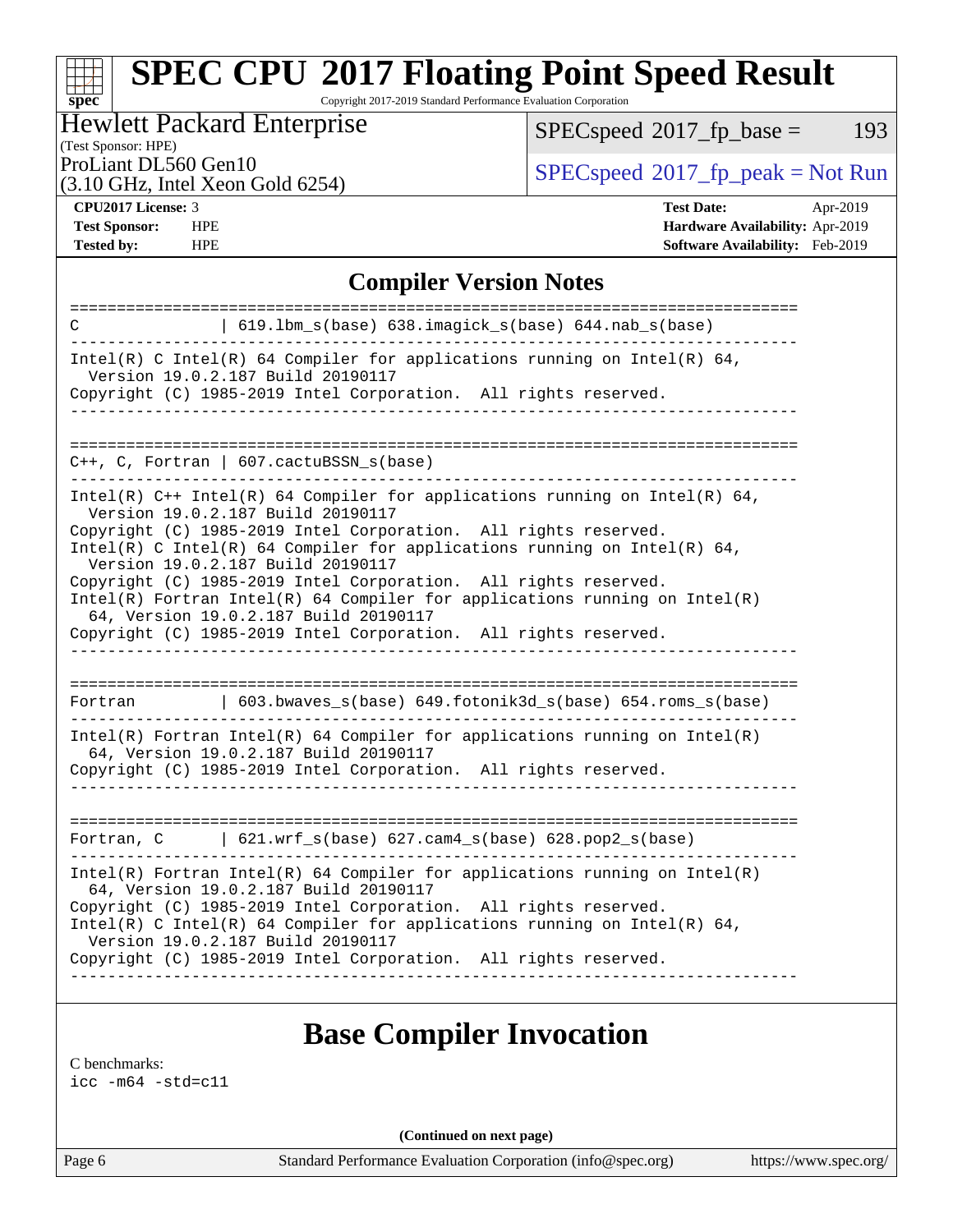Copyright 2017-2019 Standard Performance Evaluation Corporation

### Hewlett Packard Enterprise

(Test Sponsor: HPE)

 $SPEC speed^{\circ}2017\_fp\_base = 193$ 

(3.10 GHz, Intel Xeon Gold 6254)

ProLiant DL560 Gen10<br>  $SPEC speed^{\circ}2017$  [p\_peak = Not Run

**[spec](http://www.spec.org/)**

**[CPU2017 License:](http://www.spec.org/auto/cpu2017/Docs/result-fields.html#CPU2017License)** 3 **[Test Date:](http://www.spec.org/auto/cpu2017/Docs/result-fields.html#TestDate)** Apr-2019 **[Test Sponsor:](http://www.spec.org/auto/cpu2017/Docs/result-fields.html#TestSponsor)** HPE **[Hardware Availability:](http://www.spec.org/auto/cpu2017/Docs/result-fields.html#HardwareAvailability)** Apr-2019 **[Tested by:](http://www.spec.org/auto/cpu2017/Docs/result-fields.html#Testedby)** HPE **[Software Availability:](http://www.spec.org/auto/cpu2017/Docs/result-fields.html#SoftwareAvailability)** Feb-2019

# **[Base Compiler Invocation \(Continued\)](http://www.spec.org/auto/cpu2017/Docs/result-fields.html#BaseCompilerInvocation)**

[Fortran benchmarks](http://www.spec.org/auto/cpu2017/Docs/result-fields.html#Fortranbenchmarks): [ifort -m64](http://www.spec.org/cpu2017/results/res2019q3/cpu2017-20190902-17363.flags.html#user_FCbase_intel_ifort_64bit_24f2bb282fbaeffd6157abe4f878425411749daecae9a33200eee2bee2fe76f3b89351d69a8130dd5949958ce389cf37ff59a95e7a40d588e8d3a57e0c3fd751)

[Benchmarks using both Fortran and C](http://www.spec.org/auto/cpu2017/Docs/result-fields.html#BenchmarksusingbothFortranandC): [ifort -m64](http://www.spec.org/cpu2017/results/res2019q3/cpu2017-20190902-17363.flags.html#user_CC_FCbase_intel_ifort_64bit_24f2bb282fbaeffd6157abe4f878425411749daecae9a33200eee2bee2fe76f3b89351d69a8130dd5949958ce389cf37ff59a95e7a40d588e8d3a57e0c3fd751) [icc -m64 -std=c11](http://www.spec.org/cpu2017/results/res2019q3/cpu2017-20190902-17363.flags.html#user_CC_FCbase_intel_icc_64bit_c11_33ee0cdaae7deeeab2a9725423ba97205ce30f63b9926c2519791662299b76a0318f32ddfffdc46587804de3178b4f9328c46fa7c2b0cd779d7a61945c91cd35)

[Benchmarks using Fortran, C, and C++:](http://www.spec.org/auto/cpu2017/Docs/result-fields.html#BenchmarksusingFortranCandCXX)

[icpc -m64](http://www.spec.org/cpu2017/results/res2019q3/cpu2017-20190902-17363.flags.html#user_CC_CXX_FCbase_intel_icpc_64bit_4ecb2543ae3f1412ef961e0650ca070fec7b7afdcd6ed48761b84423119d1bf6bdf5cad15b44d48e7256388bc77273b966e5eb805aefd121eb22e9299b2ec9d9) [icc -m64 -std=c11](http://www.spec.org/cpu2017/results/res2019q3/cpu2017-20190902-17363.flags.html#user_CC_CXX_FCbase_intel_icc_64bit_c11_33ee0cdaae7deeeab2a9725423ba97205ce30f63b9926c2519791662299b76a0318f32ddfffdc46587804de3178b4f9328c46fa7c2b0cd779d7a61945c91cd35) [ifort -m64](http://www.spec.org/cpu2017/results/res2019q3/cpu2017-20190902-17363.flags.html#user_CC_CXX_FCbase_intel_ifort_64bit_24f2bb282fbaeffd6157abe4f878425411749daecae9a33200eee2bee2fe76f3b89351d69a8130dd5949958ce389cf37ff59a95e7a40d588e8d3a57e0c3fd751)

## **[Base Portability Flags](http://www.spec.org/auto/cpu2017/Docs/result-fields.html#BasePortabilityFlags)**

 603.bwaves\_s: [-DSPEC\\_LP64](http://www.spec.org/cpu2017/results/res2019q3/cpu2017-20190902-17363.flags.html#suite_basePORTABILITY603_bwaves_s_DSPEC_LP64) 607.cactuBSSN\_s: [-DSPEC\\_LP64](http://www.spec.org/cpu2017/results/res2019q3/cpu2017-20190902-17363.flags.html#suite_basePORTABILITY607_cactuBSSN_s_DSPEC_LP64) 619.lbm\_s: [-DSPEC\\_LP64](http://www.spec.org/cpu2017/results/res2019q3/cpu2017-20190902-17363.flags.html#suite_basePORTABILITY619_lbm_s_DSPEC_LP64) 621.wrf\_s: [-DSPEC\\_LP64](http://www.spec.org/cpu2017/results/res2019q3/cpu2017-20190902-17363.flags.html#suite_basePORTABILITY621_wrf_s_DSPEC_LP64) [-DSPEC\\_CASE\\_FLAG](http://www.spec.org/cpu2017/results/res2019q3/cpu2017-20190902-17363.flags.html#b621.wrf_s_baseCPORTABILITY_DSPEC_CASE_FLAG) [-convert big\\_endian](http://www.spec.org/cpu2017/results/res2019q3/cpu2017-20190902-17363.flags.html#user_baseFPORTABILITY621_wrf_s_convert_big_endian_c3194028bc08c63ac5d04de18c48ce6d347e4e562e8892b8bdbdc0214820426deb8554edfa529a3fb25a586e65a3d812c835984020483e7e73212c4d31a38223) 627.cam4\_s: [-DSPEC\\_LP64](http://www.spec.org/cpu2017/results/res2019q3/cpu2017-20190902-17363.flags.html#suite_basePORTABILITY627_cam4_s_DSPEC_LP64) [-DSPEC\\_CASE\\_FLAG](http://www.spec.org/cpu2017/results/res2019q3/cpu2017-20190902-17363.flags.html#b627.cam4_s_baseCPORTABILITY_DSPEC_CASE_FLAG) 628.pop2\_s: [-DSPEC\\_LP64](http://www.spec.org/cpu2017/results/res2019q3/cpu2017-20190902-17363.flags.html#suite_basePORTABILITY628_pop2_s_DSPEC_LP64) [-DSPEC\\_CASE\\_FLAG](http://www.spec.org/cpu2017/results/res2019q3/cpu2017-20190902-17363.flags.html#b628.pop2_s_baseCPORTABILITY_DSPEC_CASE_FLAG) [-convert big\\_endian](http://www.spec.org/cpu2017/results/res2019q3/cpu2017-20190902-17363.flags.html#user_baseFPORTABILITY628_pop2_s_convert_big_endian_c3194028bc08c63ac5d04de18c48ce6d347e4e562e8892b8bdbdc0214820426deb8554edfa529a3fb25a586e65a3d812c835984020483e7e73212c4d31a38223) [-assume byterecl](http://www.spec.org/cpu2017/results/res2019q3/cpu2017-20190902-17363.flags.html#user_baseFPORTABILITY628_pop2_s_assume_byterecl_7e47d18b9513cf18525430bbf0f2177aa9bf368bc7a059c09b2c06a34b53bd3447c950d3f8d6c70e3faf3a05c8557d66a5798b567902e8849adc142926523472) 638.imagick\_s: [-DSPEC\\_LP64](http://www.spec.org/cpu2017/results/res2019q3/cpu2017-20190902-17363.flags.html#suite_basePORTABILITY638_imagick_s_DSPEC_LP64) 644.nab\_s: [-DSPEC\\_LP64](http://www.spec.org/cpu2017/results/res2019q3/cpu2017-20190902-17363.flags.html#suite_basePORTABILITY644_nab_s_DSPEC_LP64) 649.fotonik3d\_s: [-DSPEC\\_LP64](http://www.spec.org/cpu2017/results/res2019q3/cpu2017-20190902-17363.flags.html#suite_basePORTABILITY649_fotonik3d_s_DSPEC_LP64) 654.roms\_s: [-DSPEC\\_LP64](http://www.spec.org/cpu2017/results/res2019q3/cpu2017-20190902-17363.flags.html#suite_basePORTABILITY654_roms_s_DSPEC_LP64)

# **[Base Optimization Flags](http://www.spec.org/auto/cpu2017/Docs/result-fields.html#BaseOptimizationFlags)**

[C benchmarks](http://www.spec.org/auto/cpu2017/Docs/result-fields.html#Cbenchmarks):

[-xCORE-AVX512](http://www.spec.org/cpu2017/results/res2019q3/cpu2017-20190902-17363.flags.html#user_CCbase_f-xCORE-AVX512) [-ipo](http://www.spec.org/cpu2017/results/res2019q3/cpu2017-20190902-17363.flags.html#user_CCbase_f-ipo) [-O3](http://www.spec.org/cpu2017/results/res2019q3/cpu2017-20190902-17363.flags.html#user_CCbase_f-O3) [-no-prec-div](http://www.spec.org/cpu2017/results/res2019q3/cpu2017-20190902-17363.flags.html#user_CCbase_f-no-prec-div) [-qopt-prefetch](http://www.spec.org/cpu2017/results/res2019q3/cpu2017-20190902-17363.flags.html#user_CCbase_f-qopt-prefetch) [-ffinite-math-only](http://www.spec.org/cpu2017/results/res2019q3/cpu2017-20190902-17363.flags.html#user_CCbase_f_finite_math_only_cb91587bd2077682c4b38af759c288ed7c732db004271a9512da14a4f8007909a5f1427ecbf1a0fb78ff2a814402c6114ac565ca162485bbcae155b5e4258871) [-qopt-mem-layout-trans=4](http://www.spec.org/cpu2017/results/res2019q3/cpu2017-20190902-17363.flags.html#user_CCbase_f-qopt-mem-layout-trans_fa39e755916c150a61361b7846f310bcdf6f04e385ef281cadf3647acec3f0ae266d1a1d22d972a7087a248fd4e6ca390a3634700869573d231a252c784941a8) [-qopenmp](http://www.spec.org/cpu2017/results/res2019q3/cpu2017-20190902-17363.flags.html#user_CCbase_qopenmp_16be0c44f24f464004c6784a7acb94aca937f053568ce72f94b139a11c7c168634a55f6653758ddd83bcf7b8463e8028bb0b48b77bcddc6b78d5d95bb1df2967) [-DSPEC\\_OPENMP](http://www.spec.org/cpu2017/results/res2019q3/cpu2017-20190902-17363.flags.html#suite_CCbase_DSPEC_OPENMP)

[Fortran benchmarks](http://www.spec.org/auto/cpu2017/Docs/result-fields.html#Fortranbenchmarks):

[-DSPEC\\_OPENMP](http://www.spec.org/cpu2017/results/res2019q3/cpu2017-20190902-17363.flags.html#suite_FCbase_DSPEC_OPENMP) [-xCORE-AVX512](http://www.spec.org/cpu2017/results/res2019q3/cpu2017-20190902-17363.flags.html#user_FCbase_f-xCORE-AVX512) [-ipo](http://www.spec.org/cpu2017/results/res2019q3/cpu2017-20190902-17363.flags.html#user_FCbase_f-ipo) [-O3](http://www.spec.org/cpu2017/results/res2019q3/cpu2017-20190902-17363.flags.html#user_FCbase_f-O3) [-no-prec-div](http://www.spec.org/cpu2017/results/res2019q3/cpu2017-20190902-17363.flags.html#user_FCbase_f-no-prec-div) [-qopt-prefetch](http://www.spec.org/cpu2017/results/res2019q3/cpu2017-20190902-17363.flags.html#user_FCbase_f-qopt-prefetch) [-ffinite-math-only](http://www.spec.org/cpu2017/results/res2019q3/cpu2017-20190902-17363.flags.html#user_FCbase_f_finite_math_only_cb91587bd2077682c4b38af759c288ed7c732db004271a9512da14a4f8007909a5f1427ecbf1a0fb78ff2a814402c6114ac565ca162485bbcae155b5e4258871) [-qopt-mem-layout-trans=4](http://www.spec.org/cpu2017/results/res2019q3/cpu2017-20190902-17363.flags.html#user_FCbase_f-qopt-mem-layout-trans_fa39e755916c150a61361b7846f310bcdf6f04e385ef281cadf3647acec3f0ae266d1a1d22d972a7087a248fd4e6ca390a3634700869573d231a252c784941a8) [-qopenmp](http://www.spec.org/cpu2017/results/res2019q3/cpu2017-20190902-17363.flags.html#user_FCbase_qopenmp_16be0c44f24f464004c6784a7acb94aca937f053568ce72f94b139a11c7c168634a55f6653758ddd83bcf7b8463e8028bb0b48b77bcddc6b78d5d95bb1df2967) [-nostandard-realloc-lhs](http://www.spec.org/cpu2017/results/res2019q3/cpu2017-20190902-17363.flags.html#user_FCbase_f_2003_std_realloc_82b4557e90729c0f113870c07e44d33d6f5a304b4f63d4c15d2d0f1fab99f5daaed73bdb9275d9ae411527f28b936061aa8b9c8f2d63842963b95c9dd6426b8a)

[Benchmarks using both Fortran and C](http://www.spec.org/auto/cpu2017/Docs/result-fields.html#BenchmarksusingbothFortranandC):

[-xCORE-AVX512](http://www.spec.org/cpu2017/results/res2019q3/cpu2017-20190902-17363.flags.html#user_CC_FCbase_f-xCORE-AVX512) [-ipo](http://www.spec.org/cpu2017/results/res2019q3/cpu2017-20190902-17363.flags.html#user_CC_FCbase_f-ipo) [-O3](http://www.spec.org/cpu2017/results/res2019q3/cpu2017-20190902-17363.flags.html#user_CC_FCbase_f-O3) [-no-prec-div](http://www.spec.org/cpu2017/results/res2019q3/cpu2017-20190902-17363.flags.html#user_CC_FCbase_f-no-prec-div) [-qopt-prefetch](http://www.spec.org/cpu2017/results/res2019q3/cpu2017-20190902-17363.flags.html#user_CC_FCbase_f-qopt-prefetch) [-ffinite-math-only](http://www.spec.org/cpu2017/results/res2019q3/cpu2017-20190902-17363.flags.html#user_CC_FCbase_f_finite_math_only_cb91587bd2077682c4b38af759c288ed7c732db004271a9512da14a4f8007909a5f1427ecbf1a0fb78ff2a814402c6114ac565ca162485bbcae155b5e4258871) [-qopt-mem-layout-trans=4](http://www.spec.org/cpu2017/results/res2019q3/cpu2017-20190902-17363.flags.html#user_CC_FCbase_f-qopt-mem-layout-trans_fa39e755916c150a61361b7846f310bcdf6f04e385ef281cadf3647acec3f0ae266d1a1d22d972a7087a248fd4e6ca390a3634700869573d231a252c784941a8) [-qopenmp](http://www.spec.org/cpu2017/results/res2019q3/cpu2017-20190902-17363.flags.html#user_CC_FCbase_qopenmp_16be0c44f24f464004c6784a7acb94aca937f053568ce72f94b139a11c7c168634a55f6653758ddd83bcf7b8463e8028bb0b48b77bcddc6b78d5d95bb1df2967) [-DSPEC\\_OPENMP](http://www.spec.org/cpu2017/results/res2019q3/cpu2017-20190902-17363.flags.html#suite_CC_FCbase_DSPEC_OPENMP) [-nostandard-realloc-lhs](http://www.spec.org/cpu2017/results/res2019q3/cpu2017-20190902-17363.flags.html#user_CC_FCbase_f_2003_std_realloc_82b4557e90729c0f113870c07e44d33d6f5a304b4f63d4c15d2d0f1fab99f5daaed73bdb9275d9ae411527f28b936061aa8b9c8f2d63842963b95c9dd6426b8a)

[Benchmarks using Fortran, C, and C++:](http://www.spec.org/auto/cpu2017/Docs/result-fields.html#BenchmarksusingFortranCandCXX)

[-xCORE-AVX512](http://www.spec.org/cpu2017/results/res2019q3/cpu2017-20190902-17363.flags.html#user_CC_CXX_FCbase_f-xCORE-AVX512) [-ipo](http://www.spec.org/cpu2017/results/res2019q3/cpu2017-20190902-17363.flags.html#user_CC_CXX_FCbase_f-ipo) [-O3](http://www.spec.org/cpu2017/results/res2019q3/cpu2017-20190902-17363.flags.html#user_CC_CXX_FCbase_f-O3) [-no-prec-div](http://www.spec.org/cpu2017/results/res2019q3/cpu2017-20190902-17363.flags.html#user_CC_CXX_FCbase_f-no-prec-div) [-qopt-prefetch](http://www.spec.org/cpu2017/results/res2019q3/cpu2017-20190902-17363.flags.html#user_CC_CXX_FCbase_f-qopt-prefetch) [-ffinite-math-only](http://www.spec.org/cpu2017/results/res2019q3/cpu2017-20190902-17363.flags.html#user_CC_CXX_FCbase_f_finite_math_only_cb91587bd2077682c4b38af759c288ed7c732db004271a9512da14a4f8007909a5f1427ecbf1a0fb78ff2a814402c6114ac565ca162485bbcae155b5e4258871) [-qopt-mem-layout-trans=4](http://www.spec.org/cpu2017/results/res2019q3/cpu2017-20190902-17363.flags.html#user_CC_CXX_FCbase_f-qopt-mem-layout-trans_fa39e755916c150a61361b7846f310bcdf6f04e385ef281cadf3647acec3f0ae266d1a1d22d972a7087a248fd4e6ca390a3634700869573d231a252c784941a8) [-qopenmp](http://www.spec.org/cpu2017/results/res2019q3/cpu2017-20190902-17363.flags.html#user_CC_CXX_FCbase_qopenmp_16be0c44f24f464004c6784a7acb94aca937f053568ce72f94b139a11c7c168634a55f6653758ddd83bcf7b8463e8028bb0b48b77bcddc6b78d5d95bb1df2967) [-DSPEC\\_OPENMP](http://www.spec.org/cpu2017/results/res2019q3/cpu2017-20190902-17363.flags.html#suite_CC_CXX_FCbase_DSPEC_OPENMP)

**(Continued on next page)**

| Page 7 | Standard Performance Evaluation Corporation (info@spec.org) | https://www.spec.org/ |
|--------|-------------------------------------------------------------|-----------------------|
|        |                                                             |                       |